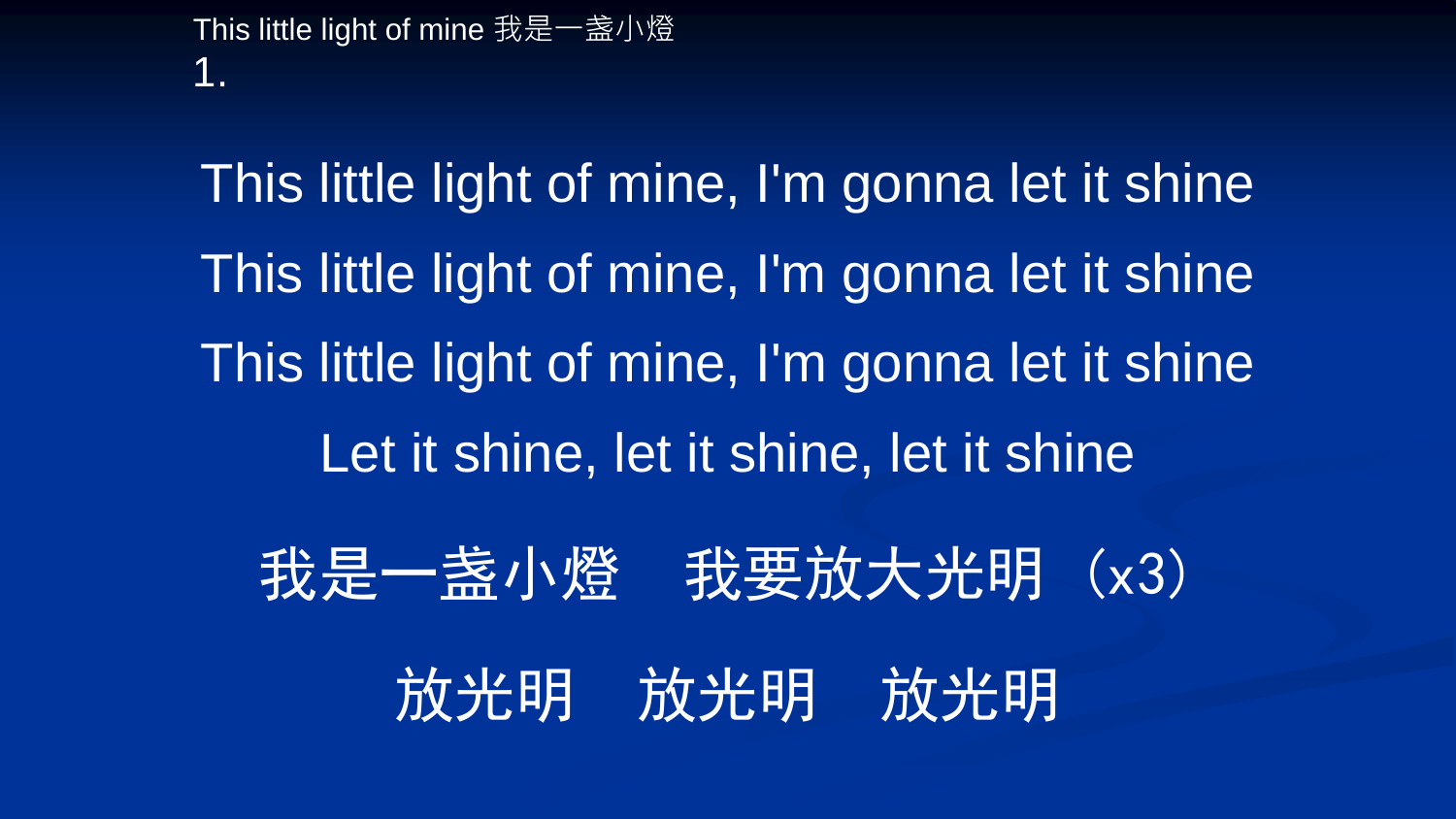This little light of mine 我是一盏小燈 2.

Hide it under a bushel? No! I'm gonna let it shine Hide it under a bushel? No! I'm gonna let it shine Hide it under a bushel? No! I'm gonna let it shine Let it shine, let it shine, let it shine 藏在斗底下麽?不,我要放光明 (x3) 放光明 放光明 放光明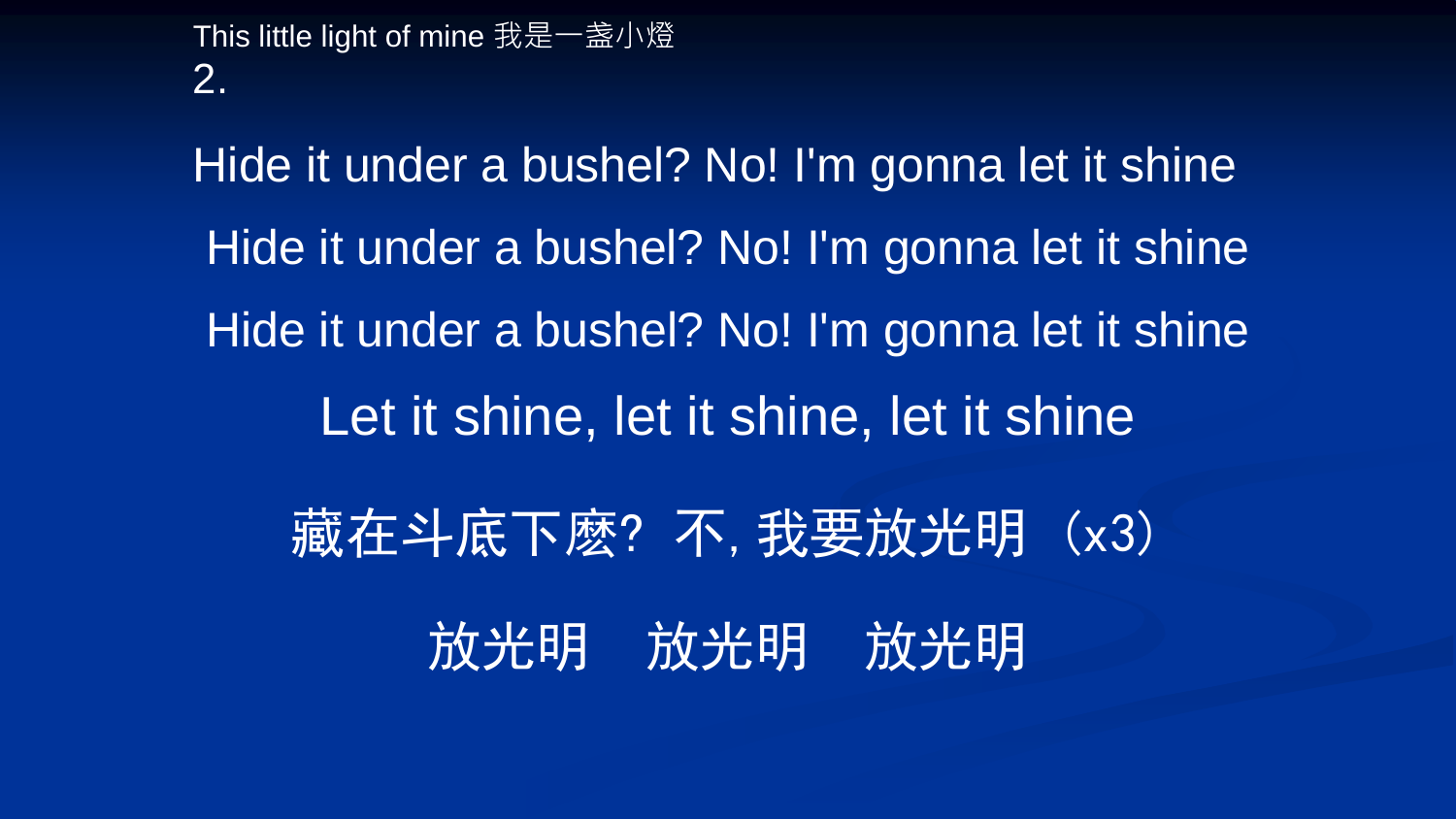This little light of mine 我是一盏小燈 3.

Don't let Satan blow it out! I'm gonna let it shine Don't let Satan blow it out! I'm gonna let it shine Don't let Satan blow it out! I'm gonna let it shine Let it shine, let it shine, let it shine 莫讓撒但吹滅 我要放大光明 (x3) 放光明 放光明 放光明